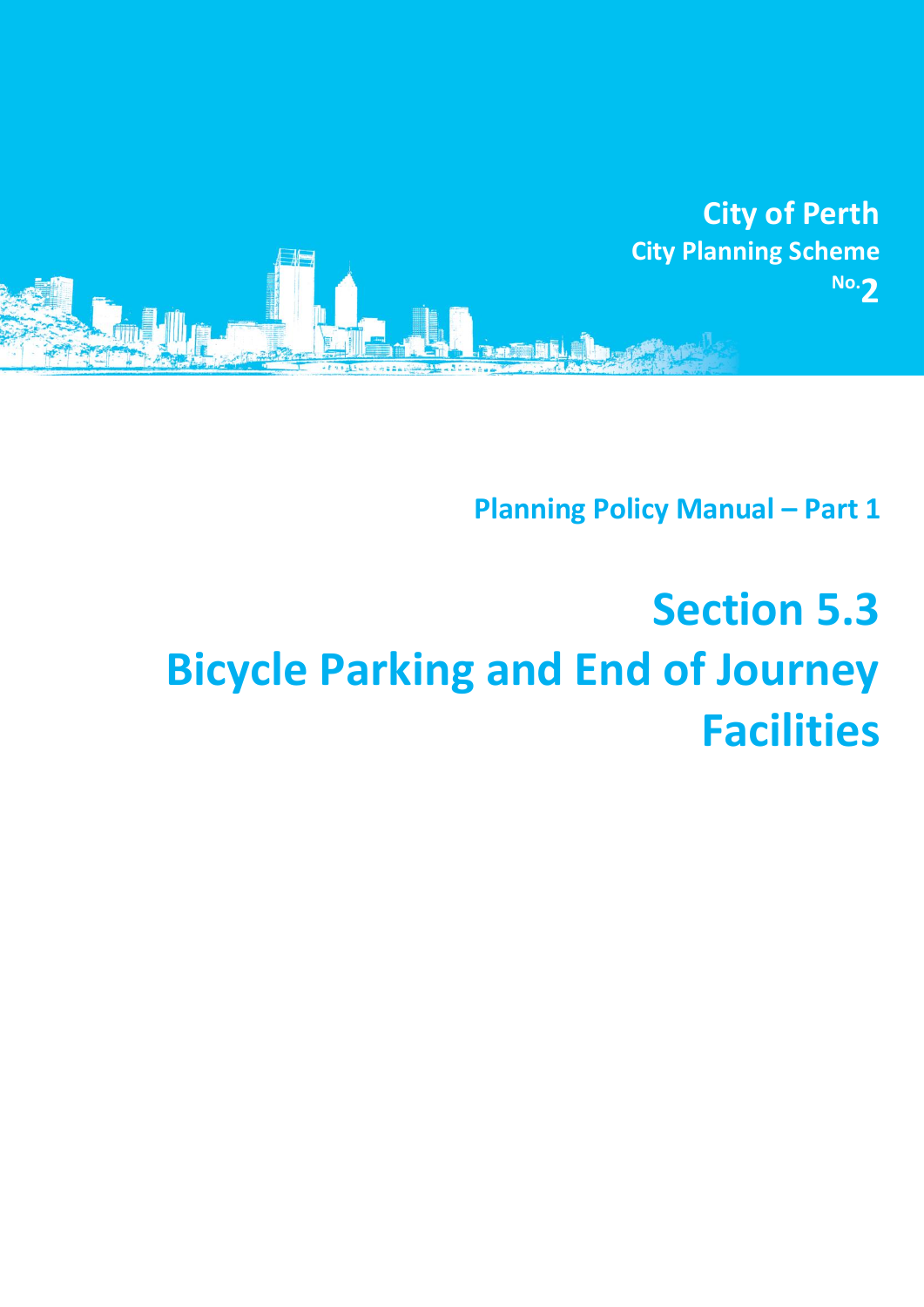| <b>Version #</b> | <b>Decision Reference</b> | <b>Synopsis</b> |
|------------------|---------------------------|-----------------|
|                  | 26 June 2001              | Adopted         |
|                  | 12 December 2006          | Amended         |
| З                | 30 June 2015              | Amended         |
| 4                | 11 April 2017             | Amended         |
|                  |                           |                 |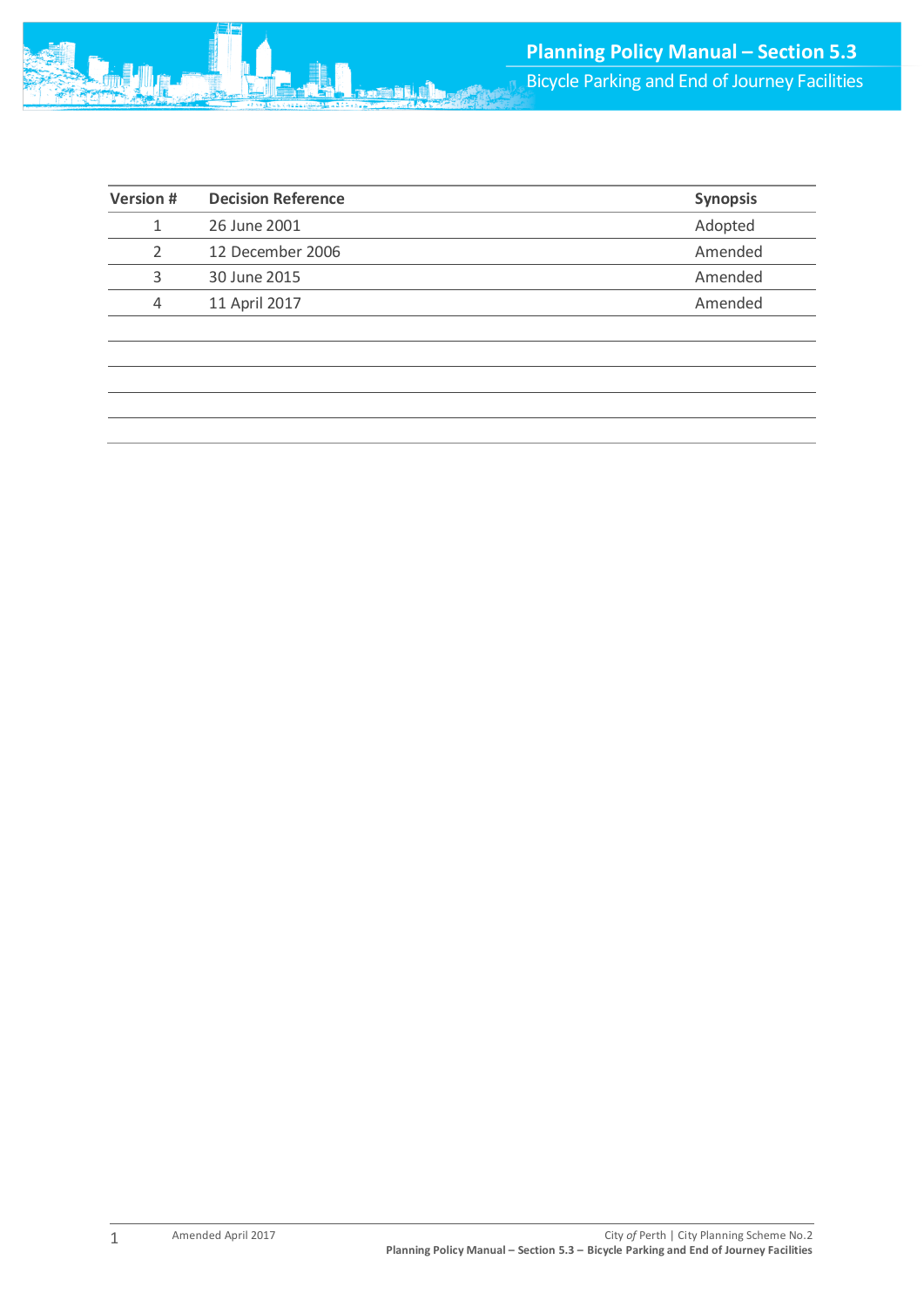## **CONTENT**

| <u>TITLE And the community of the community of the community of the community of the community of the community of the community of the community of the community of the community of the community of the community of the com</u> | <b>PAGE</b> |
|--------------------------------------------------------------------------------------------------------------------------------------------------------------------------------------------------------------------------------------|-------------|
|                                                                                                                                                                                                                                      |             |
|                                                                                                                                                                                                                                      |             |
|                                                                                                                                                                                                                                      |             |
|                                                                                                                                                                                                                                      |             |
|                                                                                                                                                                                                                                      |             |
|                                                                                                                                                                                                                                      |             |
|                                                                                                                                                                                                                                      |             |
|                                                                                                                                                                                                                                      |             |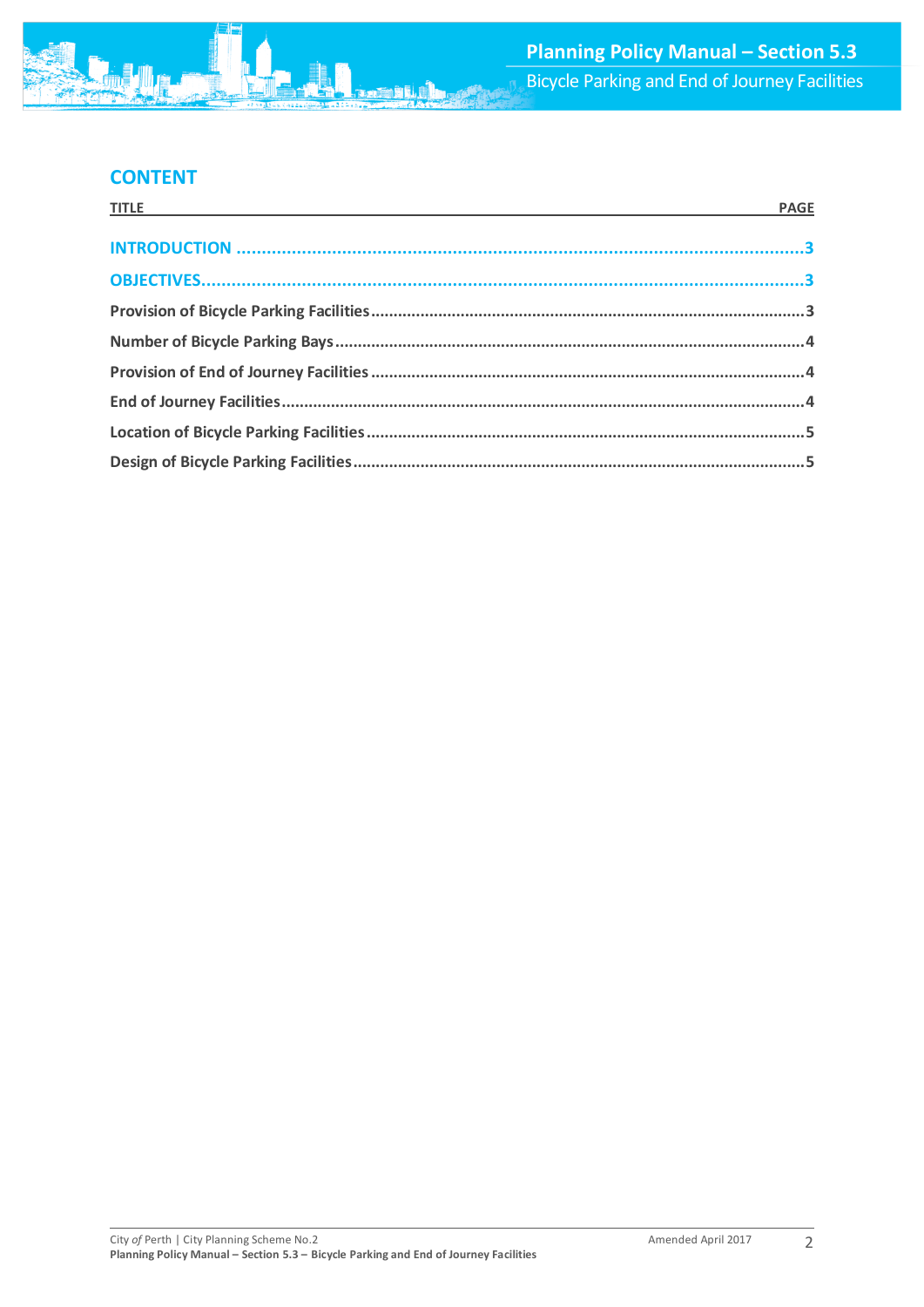

# <span id="page-3-0"></span>**INTRODUCTION**

This policy has been developed in order to support and encourage cycling as a viable and convenient means of transport and access to and within the city. Development within the city will be required to provide secure and well designed on site bicycle parking facilities. In addition larger scale development will also be required to provide end of journey facilities such as changing rooms, lockers and male and female shower facilities. Existing and upgrading development will be encouraged to provide these bicycle parking and end of journey facilities retrospectively. This policy specifies the local government's requirements for the provision of bicycle parking and end of journey facilities for development within the city.

## **AIM**

To facilitate the appropriate provision of secure, well designed and effective on site bicycle parking and end of journey facilities to encourage the use of bicycles as an alternative means of transport and access to and within the city.

## <span id="page-3-1"></span>**OBJECTIVES**

- To ensure the provision of bicycle parking facilities in new development in the city.
- To ensure the provision of end of journey facilities in large scale new developments in the city.
- To provide guidance on the development and design of bicycle parking and end of journey facilities.
- To encourage the retrospective fitting of bicycle parking and end of journey facilities.

## <span id="page-3-2"></span>**Provision of Bicycle Parking Facilities**

Bicycle parking facilities are installations which allow for the secure parking of bicycles. They include bicycle lockers, lock-up cages or compounds for long-term parking, and bicycle parking rails, (either floor- or pavement- mounted rails or wall mounted rails) for short-term parking, as described in Australian standard AS2890.3 and the Austroads guide to Traffic Engineering Practice Part 14 - Bicycles.

The following types of development are required to provide on site bicycle parking facilities:-

- All new development that is either required to, or nominates to, provide carparking in accordance with development approval.
- All new office/commercial developments with the floor area of buildings greater than 10,000 square metres, regardless of whether carparking facilities are provided or not.
- Development involving a change of use and/or additions/enlargements to an existing building where the additions/enlargements increase the entire floor area of the building to 10,000 square metres or greater.
- Major regional outdoor sporting venues.
- All residential developments, other than single houses, that provide acceptable storage facilities are not required to provide separate bicycle parking facilities. Where storage facilities incorporate space for bicycle parking, these should have a minimum dimension of 2.2 metres and an internal area of at least  $5m^2$ .

All development is encouraged to provide on site bicycle parking facilities where practical given the nature of the land use and the servicing and physical constraints of the site.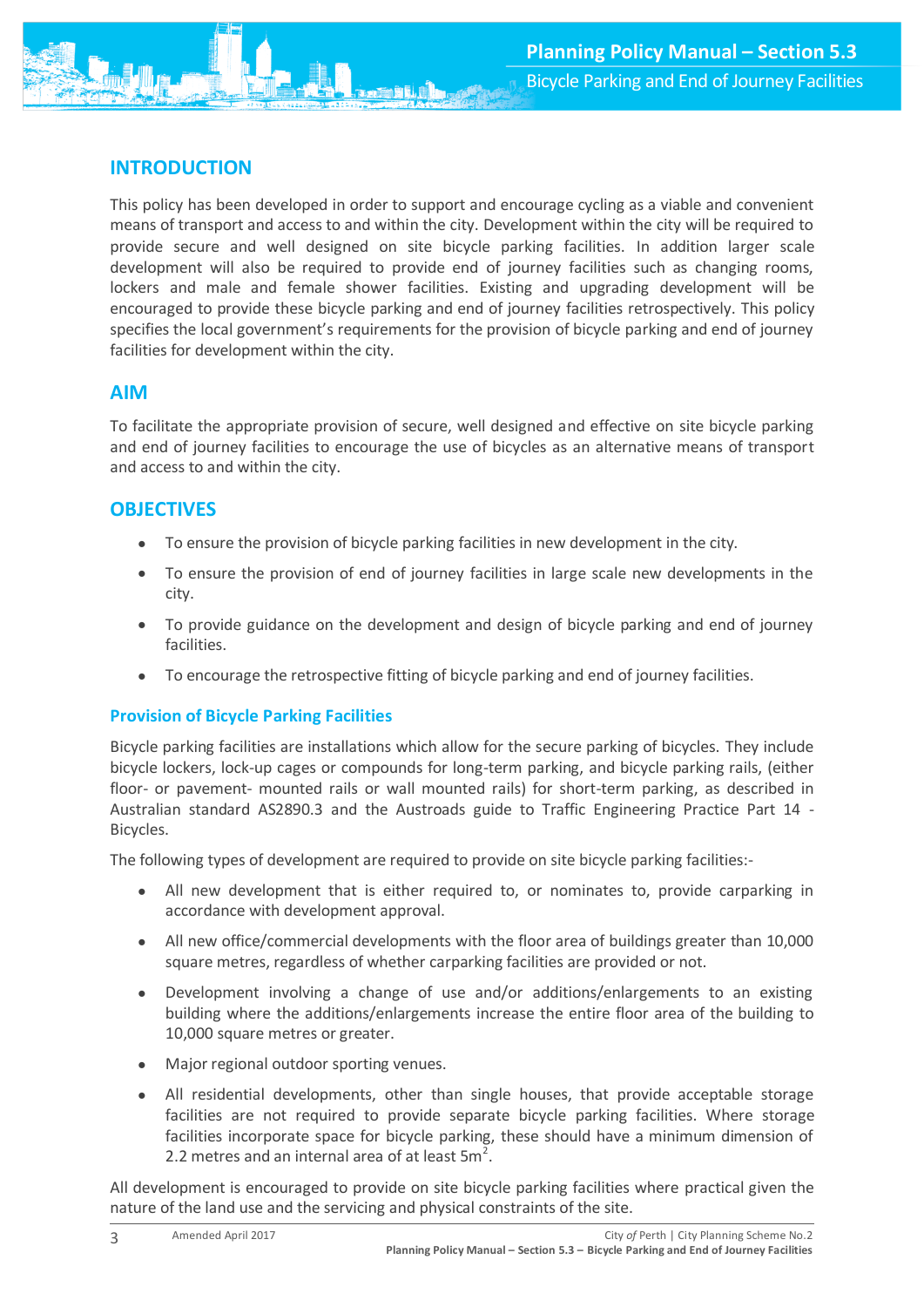

#### <span id="page-4-0"></span>**Number of Bicycle Parking Bays**

- Bicycle parking facilities must be provided at a minimum rate of 1 bay per 500 square metres of the floor area of a non-residential building.
- Bicycle parking facilities for multiple dwelling residential development, short-term accommodation and serviced apartments must be provided at a rate of 1 bay for every three units.
- Bicycle parking facilities for major outdoor sporting venues must be provided at a minimum rate of 1 for every 500 spectator spaces.

#### <span id="page-4-1"></span>**Provision of End of Journey Facilities**

End of Journey facilities are facilities which support the use of bicycle transport by allowing cyclists the opportunity to shower and change at the beginning or end of their journey to and from work. The facilities include separate male and female changing rooms and shower facilities and lockers for the storage of clothing and other personal items. The following types of development are required to provide end of journey facilities.

- All new development and development involving a change of use and/or additions/enlargements to an existing building, that is required to provide 10 bicycle parking bays or more.
- Other development will be encouraged to provide end of journey facilities where practical and feasible given the servicing and physical constraints of the site.

#### **Exclusions**

 Multiple dwelling residential development and major regional sporting facilities are not required to provide end of journey facilities.

#### <span id="page-4-2"></span>**End of Journey Facilities**

- There must be a minimum of two female and two male showers, located in separate changing rooms, for the first 10 bicycle parking bays.
- Additional shower facilities will be required at rate of 1 female and 1 male shower for every additional 10 bicycle parking bays, to a maximum of five male and five female showers per building.
- The changing rooms must be secure facilities capable of being locked. Preferably they should be located in well lit areas which are capable of surveillance.
- A locker must be provided for every bicycle parking bay provided. Lockers should be well ventilated and be of a size sufficient to allow the storage of cycle attire and equipment.
- The end of journey facilities should be located as close as possible to the bicycle parking facilities.